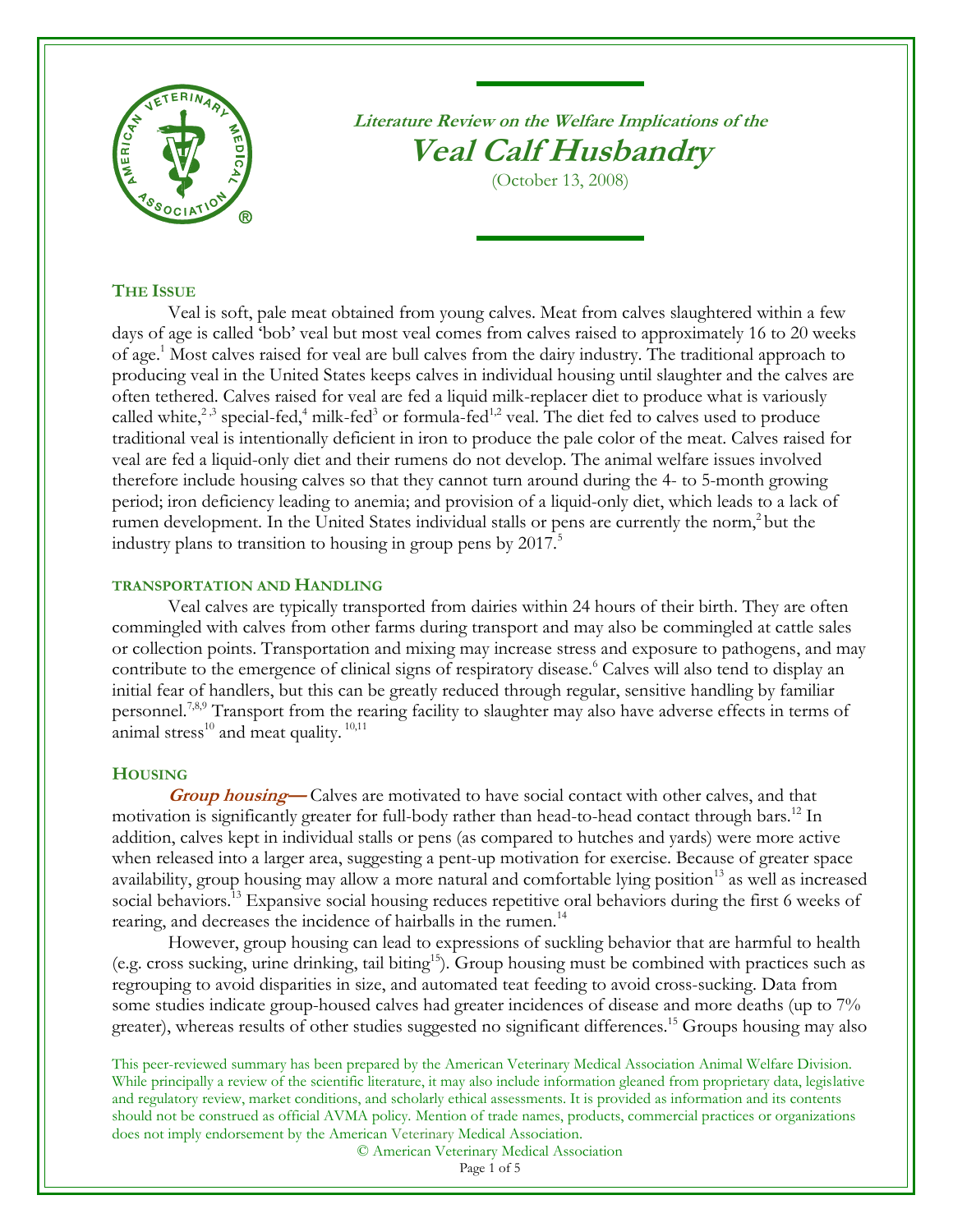be associated with darker meat<sup>[15](#page-0-5)</sup> although tenderness and flavor are not adversely affected.<sup>15</sup> The opposite effect has also been found with group-housed calves having lighter meat,<sup>16</sup> implicating factors other than group housing *per se*.

<span id="page-1-0"></span>**Individual housing—**Individual housing configurations vary. Common configurations include tether stalls, individual stalls or pens, and group pens. Tether stalls keep calves cleaner than individual pens.<sup>[17](#page-1-0)</sup> When individual pens are smaller, more swelling of calves' knees is observed.<sup>17</sup>

## **DIET**

<span id="page-1-5"></span><span id="page-1-4"></span>**Colostrum—**Newborn calves lack circulating antibodies and their early immunity is conferred by ingestion of colostrum from the cow. Many veal calves receive no colostrum or insufficient colostrum (i.e., deficiency in 43-78% of calves<sup>4</sup>).<sup>18,19,20,21</sup> Colostrum intake is desirable for the farmer but there is often not a practical way to ensure it occurs when purchasing calves through intermediaries[.](#page-0-0)<sup>3</sup> It has been suggested that liquid feed confers some antibody-based protection from dangerous bacteria such as *E Coli* 0157:H7, which is found at a lower prevalence in special-fed veal calves than dairy calves, however it is possible that other factors such as use of antibiotics or reduced exposure to vectors are responsible for this difference.<sup>22</sup>

**Liquid and solid feed—The diet of special-fed veal calves in the United States is often entirely** liquid. Dry feed is required for the development of the rumen in the calf. The veal industry considers rumen development to alter the flavor of the meat of veal calves.<sup>23</sup> When offered dry feed isolated calves consume small amounts within the first few days increasing to significant amounts within two weeks $^{24}$ and this roughage is their main source of iron intake. European law requires the feeding of roughage.<sup>25</sup> The addition of non-liquid elements such as concentrates,<sup>[27](#page-1-1)</sup> pellets<sup>26</sup> and fibers can increase<sup>27</sup> or decrease<sup>[26](#page-1-2)</sup> problems with embedded hairs and hairballs depending on composition and delivery of the feed. Several studies found that grain feeding reduced incidence of scours<sup>[40](#page-2-0)</sup> and so reduced the need to medicate calves $40,29$  $40,29$  and to cull them.  $40$ 

**Iron—**Another key quality of veal calf nutrition is that it is low in iron to produce meat with a pale appearance. This requires what one author described as *"a borderline condition of anemia"*[39](#page-2-1) and leads to clinical anemia in [s](#page-0-6)ome animals<sup>4</sup> (e.g.,  $10\%$ )<sup>[18](#page-1-4)</sup> which is a state that makes an animal more easily exhausted and more susceptible to metabolic acidosis.<sup>28</sup> Feeding of monosodium phosphate and Vitamin E can assist in producing pale meat while reducing the risk of anemia.<sup>[39](#page-2-1)</sup>

### **HEALTH**

<span id="page-1-8"></span><span id="page-1-7"></span><span id="page-1-3"></span><span id="page-1-2"></span><span id="page-1-1"></span>Overall losses due to death and culling of veal calves have been reported at 2.5 to  $8.8\%$ .  $\substack{a,2,20,34,29}$  $\substack{a,2,20,34,29}$  $\substack{a,2,20,34,29}$  $\substack{a,2,20,34,29}$  $\substack{a,2,20,34,29}$ 

**Disease**—Leading causes of calf death include respiratory<sup>[4,](#page-0-6)[34](#page-1-6)</sup> or digestive infections.<sup>4,34</sup> Most calves are preventively treated with antimicrobials upon arrival and many receive additional therapeutic treatments during the production period.

**Repetitive behavior—**Sucking may be a behavior that needs to occur for normal digestion and to produce feelings of satiety.<sup>30</sup> When calves do not have opportunities to suckle they tend to spend time licking or sucking either inanimate objects when housed in individually[,](#page-0-6)<sup>4</sup> or other calves when housed in groups. Repetitive oral behaviors are often recorded for 10 to 35% of the observation period.<sup>[4,](#page-0-6)[14](#page-0-7)</sup> Repetitive sucking is reduced when calves are given brief opportunities to suckle from their dam (15 minutes a day).<sup>31</sup> Other interventions that reduce these oral behaviors include providing additional water.<sup>32</sup>

**Digestive health—**Abomasal ulcers are very common in calves, affecting approximately 87%.<sup>33</sup> There is evidence that abomasal ulcers are at least partially the result of overfilling; other factors such as infection and stress have been suggested but not documented as contributing factors.<sup>[33](#page-1-7)</sup> When nursing from a cow, calves will ingest 4 to 10 smaller meals; veal calves are usually fed two larger daily meals. These few, large meals may contribute to a higher incidence of ulcers<sup>[25,3](#page-1-8)4</sup> and to impaired homeostasis of blood metabolites potentially leading to hyperglycemia and related complications.<sup>35,36</sup> The use of

<span id="page-1-6"></span> $\overline{a}$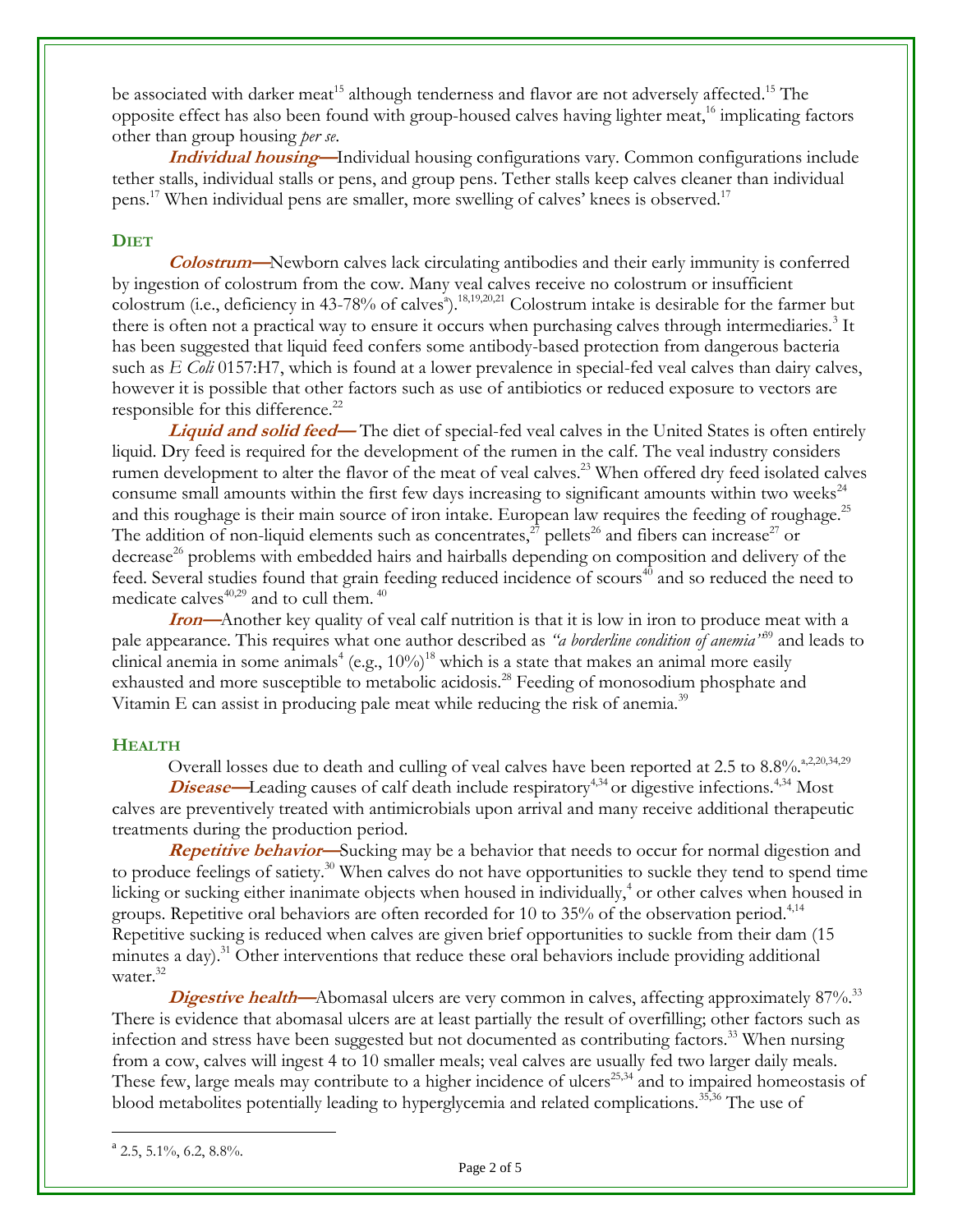automatic feeders allows more frequent, smaller meals to be given using a teat, which also allows suckling behavior.

### **ALTERNATIVES**

Calves reared in groups on bedding or with solid feed may have darker meat and this is sometimes marketed as a welfare-friendly product (e.g., "rose veal").<sup>37</sup> A Canadian study found consumers in a supermarket did not seem to have a strong color preference with 50% of those surveyed saying that they preferred pale veal and tending to select pale cuts and the other 50% tending to preferentially select darker veal.<sup>38</sup> Expert taste panels are often unable to detect unfavorable flavor differences based on veal color<sup>39,40</sup> and this is not currently considered an indicator of meat quality *per se*. <sup>41</sup> However, veal in the United States is predominantly purchased by restaurants, and their clientele may have intransigent color expectations.

<span id="page-2-1"></span><span id="page-2-0"></span>Although they are not as efficient as beef breeds for the purpose of meat production, Holsteins are increasingly being raised to adult weights in feedlots. Dairy beef has some desirable traits including being a uniform, high-quality product.

#### **ATTITUDES**

<span id="page-2-2"></span>Consumers rarely spontaneously offer animal welfare as a food issue that concerns them, but when asked they rate this as a matter of high concern especially in relation to veal.<sup>42</sup> Veal "crates" are often the target of campaigns. <sup>43</sup> Results of surveys of those representing different nationalities and other demographic groups have identified a variable but substantial proportion of individuals who do not accept individual housing of calves (70% in one study)<sup>44</sup> or who do not believe veal calves are raised humanely (23% in one study).<sup>45</sup> Veal has been described by some members of the public as being animal agriculture "at its worst"<sup>46</sup> and refusal to eat veal is approximately as mainstream as avoiding fur or cosmetics tested on animals.<sup>[46](#page-2-2)</sup> The need for alternatives to traditional calf raising systems has been recognized by the industry for some time.<sup>[48,4](#page-2-3)7</sup> Public concerns about animal welfare seem to focus primarily on the appearance of [s](#page-0-1)mall stalls<sup>1</sup> that do not provide full social contact, and the industry has responded by developing yard and pen housing systems. <sup>48</sup> Group housing is already mandated in Europe.<sup>[25](#page-1-8)</sup> Veal, however, is also perceived as a prestigious product and the veal market remains substantial with The National Cattlemen's Beef Association reporting that 64% of fine dining restaurants have veal on the menu.<sup>49</sup>

### <span id="page-2-3"></span>**SUMMARY**

Under the current system there needs to be some disposition for bull calves produced as part of the dairy industry. Currently veal production is one of the main options for utilizing these calves. The veal industry in the United States is moving away from individual stall housing in response to public pressure to see calves raised under less confined conditions. Refinements will be necessary to ensure group housing is introduced without creating disease and cross-sucking problems. Further refinements are also needed to balance the requirements of the restaurant and household customer with risks to the health of calves currently being maintained throughout the growing period on a low-iron liquid diet.

#### **REFERENCES**

 $\overline{a}$ 

<sup>1.</sup> Schwartz A, The politics of formula-fed veal calf production. *J Am Vet Med Ass* 1990;196:1578-1586.

<sup>&</sup>lt;sup>2</sup>. Sargeant JM, Blackwell TE, Martin W, et al. Production practices, calf health and mortality on six white veal farms in Ontario. *Can J Vet Res* 1994;58:180-195.

<sup>3.</sup> Palechek NP, Schoonderwoerd M, Perry AW. A case study of respiratory disease in a veal calf operation. *Can Vet J* 1987;28:363-365.

<sup>4.</sup> McFarlane JM, Morris GL, Curtis SE, et al. Some indicators of welfare of crated veal calves on three dietary iron regimens. *J Anim Sci* 1988;66:317-325.

<sup>5</sup>. Izenberg D. Deal on veal: will it improve a calf's life? *Macleans* 2007;120:35.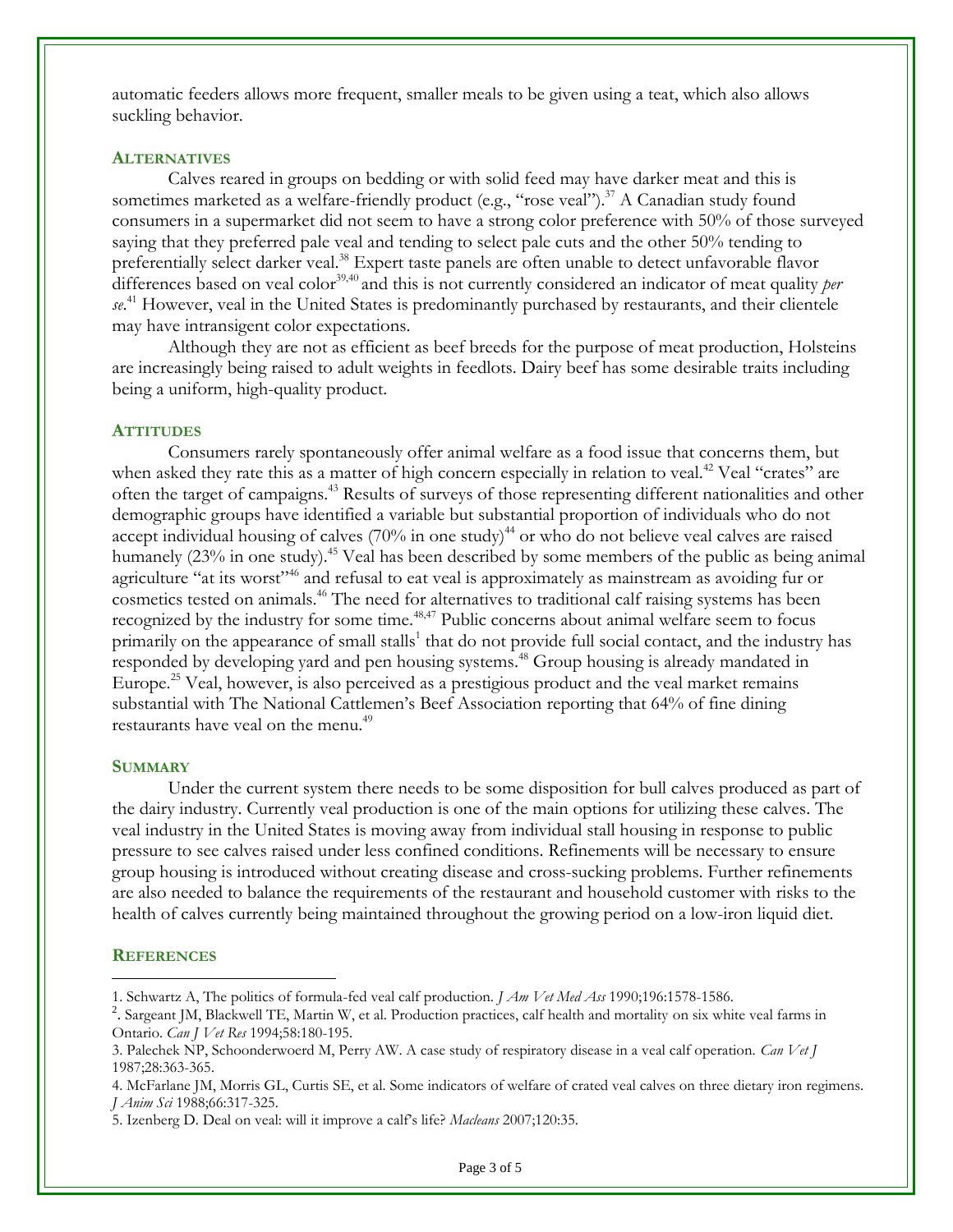6. Mormede P, Soissons J, Bluthe RM, et al. Effect of transportation on blood serum composition, disease incidence, and production traits in young calves. Influence of journey duration*. Ann Rech Vet* 1982;13:369-384.

 $\overline{a}$ 

7. Lensink BJ, Veissier I, Florand L. The farmers' influence on calves' behaviour, health and production of a veal unit. *An Sci* 2001;72:105-116.

8. Lensink J, Bossy A, Veissier I. The relationship between farmers' attitude and behaviour towards calves, and productivity of veal units. *Ann Zootech* 2000;49:313-327.

9. Lensink BJ, Boivin X, Pradel P, et al. Reducing veal calves' reactivity to people by providing additional human contact. *J Anim Sci* 2000;78:1213-1218.

10. Grigor P, Cockram M, Steele W. A comparison of the welfare and meat quality of veal calves slaughtered on farm with those subjected to transport and lairage. *Livestock Prod Sci* 2004;91:219-228

11. Fernandez X, Monin G, Culioli J et al. Effect of duration of feed withdrawal and transportation time on muscle characteristics and quality in Friesian-Holstein claves. *J Anim Sci* 1996;74:1576-1583.

12. Holm L, Jensen MB, Jeppesen LL. Calves' motivation for access to two different types of social contact measured by operant conditioning. *Appl Anim Behav Sci* 2002;79:175-194.

13. Andrighetto I, Gottardo F, Andreoli D, et al. Effect of type of housing on veal calf performance, behavior and meat quality. *Livestock Production Sci*;57:137-145.

14. Van der Mei, J. Tail necrosis and tail biting in veal calves in group housing. *Tijdschr Diergeneeskd* 1986;111:83-85. 15. Bokkers EAM, Koene P. Acitvity, oral behaviour and slaughter data as welfare indicators in veal claves: a comparison of three housing systems. *Appl Anim Behav Sci* 2001;75:1-15.

16. Sabbioni A, Beretti V, Bertocchi A, et al. Effect of housing type on veal calf performance. *Ann Fac Medic di Parma* 2005;25:111-122.

17. Terosky TL, Wilson LL, Stull CL, et al. Effects of individual Housing Design and Size on Special-Fed Holstein Veal Calf Growth Performance, Hematology, and Carcass Characteristics. *J Anim Sci* 1999;75:1697-1703.

18. Stull CL, McDonough SP. Multidisciplinary approach to evaluating welfare of veal calves in commercial facilities. *J Anim Sci* 1994;72:2518-2524.

19. Gray ML, Bounous DI, Kelley LC, et al. Icterus in bob veal calves and its association with lack of colostrum intake and high serum creatine kinase activity. *Am J Vet Res* 1995;56:1506-1512.

20. Wilson LL, Smith JL, Smith DL, et al. Characteristics of veal calves upon arrival, at 28 and 84 days, and at end of the production cycle*. J Dairy Sci* 2000;83:843-854.

21. Wilson LL, Egan CL, Drake TR. Blood, growth and other characteristics of special-fed veal calves in private cooperator herds. *J Dairy Sci 1994*;77:2477–2483.

22. Cristancho L, Johnson RP, McEwen SA, et al. Escherichia coli 0157:H7 and other Shiga toxin-producing E. coli in white veal calves. *Vet Microbiology* 2008;126:200-209.

23. Industry information: facts. The veal farm Available at:<http://www.vealfarm.com/industry-info/facts.asp> Accessed June 23, 2008

24. Maas J, Robinson PH. Preparing Holstein steer calves for the feedlot. *Vet Clin Food Anim* 2007;23:269-279.

25. Veissier I, Boissy A, dePassille J, et al. Calves' responses to repeated social regrouping and relocation. *J Anim Sci* 2001;79:2580-2593.

26. Morisse JP, Huonnic D, Cotte JP, et al. The effect of four fibrous feed supplementations on different welfare traits in veal calves. *Animal Feed Science and Technology* 2000;84:129-136.

27. Suarez BJ, Van Reene CG, Gerrits WJJ, et al. Effects of supplementing concentrated differing in carbohydrate composition in veal calf diets: II. rumen development. *J Dairy Sci* 2006;89:4376-4386.

28. Reece WO. Response of anemic calves to exertion. *Am J Vet Res* 1984;45:437-439.

29. Sargeant KM, Blackwell TE, Martin SW. Production indices, calf health and mortality on seven red veal farms in Ontario. *Can J Vet Res* 1994;58:196-201.

30. De Passille AMB, Christopherson RJ, Rushen J. Sucking behaviour affects the postprandial secretion of digestive hormones in the calf. Society for Veterinary Ethology 25th anniversary 1966-1991, Applied Animal Behaviour: Past, present and Future—proceedings of the international congress, Edinburgh 1991, 130-131.

31. Margerison JK, Preston TR, Berry N, et al. Cross-sucking and other oral behaviours in calves, and their relation to cow suckling and food provision. *Appl Anim Behav Sci* 2003;80:277-286.

32. Gottardo F, Mattiello S, Cozzi G, et al. The provision of drinking water to veal calves for welfare purposes. *J Anim Sci* 2002;80:2362-2372.

33. Welchmen DdeB, Baust GN. A survey of abomasal ulceration in veal calves. *Vet Rec* 1987;121:586-590.

34. Ahmed AF, Constable PD, Misk NA. Effect of feeding frequency and route of administration on abomasal luminal pH in dairy calves fed milk replacer. *J Dairy Sci* 2002;85:1502-1508.

35. Kaufhold JN, Hammon HM, Bruckmaier RM et al. Postprandial metabolism and endocrine status in veal calves fed at different frequencies. *J Diary Sci* 2000;83:2480-2490.

36. Vicari T, vanden Borne JJGC, Gerrits WJJ, et al. Postprandial blood hormone and metabolite concentrations influenced by feeding frequency and feeding level in veal calves. *Domestic Anim Endocrinology* 2008;34:74-88. 37. Short W. The future for veal is looking distinctly rosy. *Farmers Weekly* 2006;144:54-55.

Page 4 of 5